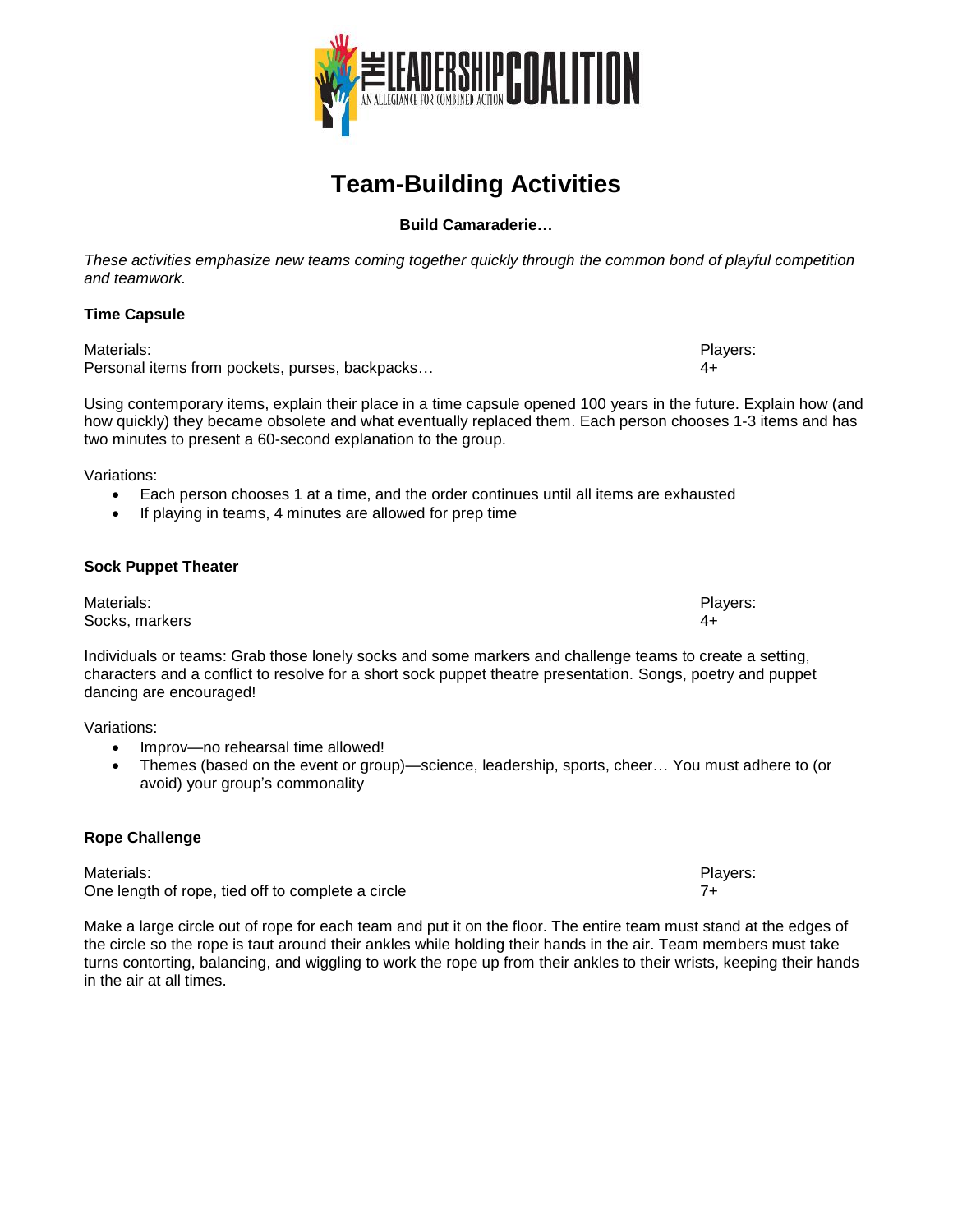#### **Crane Stack**

Materials: Players:

Edge of a horizontal surface (table, counter...), blindfold, The Controller and Solid Teams of 2 anything stackable—pennies, cups, blocks…

Within the agreed-upon time limit, Teammate 1 is blindfolded and tasked with creating a stack of objects as high as possible, using direction from Teammate 2.

#### **Word Builder**

Materials: Players: Note cards, pens Teams of 3+

Without revealing what they write, each player writes one letter on a card and the team takes turns forming words with the letters

Variations:

- Smaller teams can each write two letters on separate cards
- Everyday items or words can be used to create an inventory of letters
	- o Road signs or city names (perfect for bus trips)
	- $\circ$  The Periodic Table, the title of a novel or musical composition, school name and/or mascot...
- Time limits

#### **Build Trust…**

*These activities emphasize teams building deeper relationships by greater complexity of the exercises coupled with the opportunity for active listening.* 

#### **Q&A ...&Y**

Materials: Players: Paper & pen (optional) 5+

The emphasis here is the included "why?" with each of these questions. It is important to observe the non-verbal behaviors of the responder during this activity and to actively listen to how each person answers their question(s).

- Living or deceased, who would you choose to have lunch with? Why?
- If you could be any animal, what would it be? Why?
- Describe yourself in three words. Why?
- If you could watch only one channel on TV, what would it be? Why?
- Where is your ideal vacation destination? Why?
- If you could perform one job for 6 months which would pay you enough to then volunteer for the following 6 months, which job and volunteer opportunity would you choose? Why?
- If you could live in another era in history, which would you choose? Why?